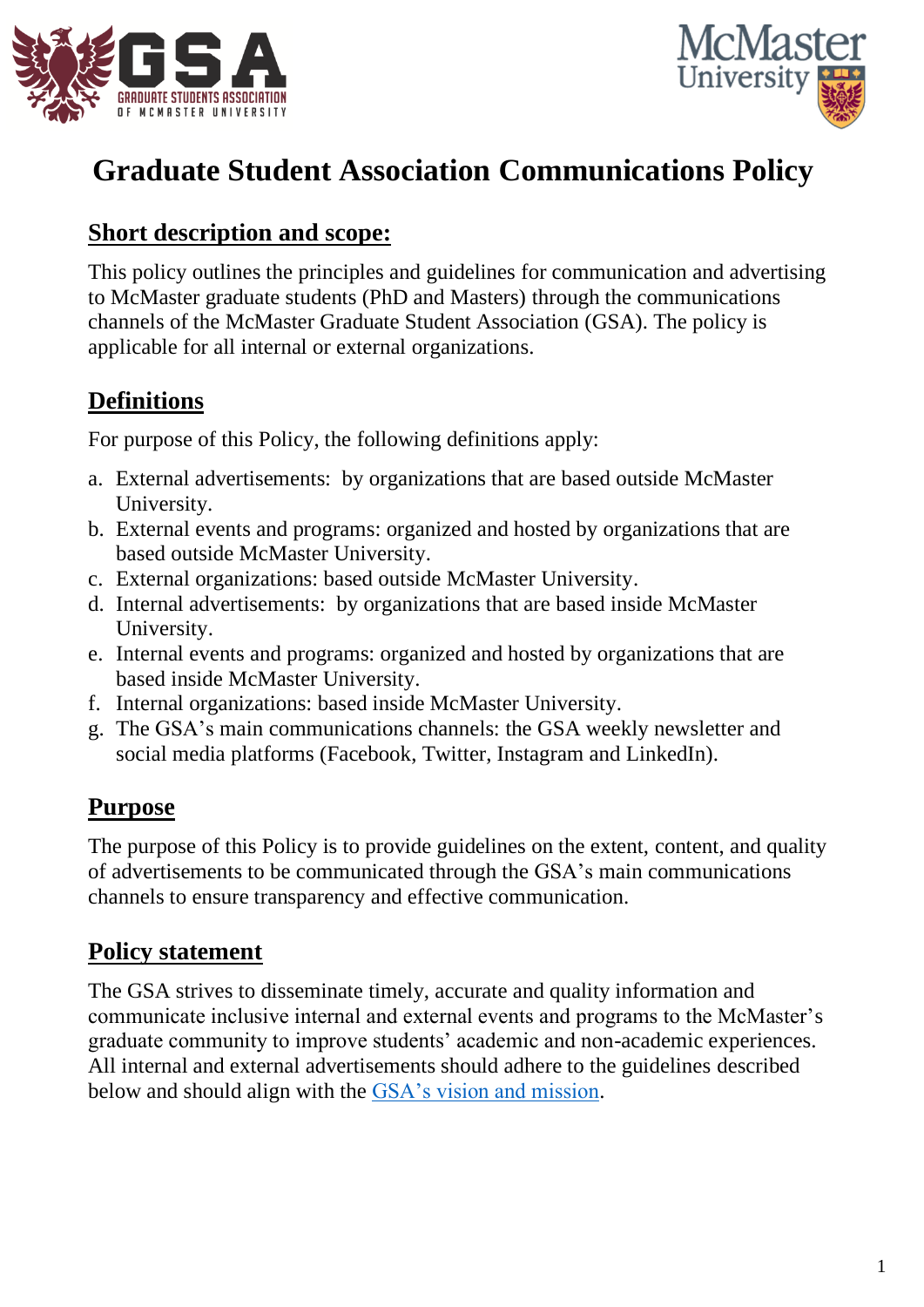### **Guiding principles**

The GSA recognizes that active communication with the McMaster graduate community is an integral part of its strategy. In order to ensure effective communication, the following guiding principles should always be adhered to:

- a. *Principles of ethics and integrity*: Advertisements must respect human dignity and must not entail any behaviour that is harmful to the environment and McMaster community.
- b. *Principles of transparency*: Advertisements must be clear with appropriate non-jargon language and contain reliable and correct information.
- c. *Principles of equality:* Advertisements must keep up with the principles of equality and must not condone any form of discrimination based on any ground.
- d. *Principles of compliance*: Advertisements must adhere to the below guidelines that are relevant to the advertisement type (i.e. internal or external).

### **Guidelines for advertisements**

#### *Length:*

- In the GSA newsletter- a maximum of **75 words**.
- In social media (Facebook, Twitter, Instagram & LinkedIn)- a maximum of **250 characters**. Emojis can be used.

#### *Time:*

- The GSA Newsletter are usually sent on Fridays.
- Advertisements should be sent to the GSA VP-External at (gsavpext@mcmaster.ca) by a minimum of **4 days ahead** of Friday's newsletter (i.e. on Monday).

#### *Content:*

- Advertisements should include the following items **in the same order**: a title (name of the event), the target audience, date & time of the event/program, brief description and incentive to engage (optional), cost associated with programming (if applicable), link for more information on the hosting organization's website (**optional for internal advertisements**, yet **mandatory for external ones**), deadline to apply/sign up, link to sign up and who to contact for information/questions.
- For advertisements in the newsletter, URL links should be included as hyperlinks using bit.ly or other free platforms that convert long URLS into short customized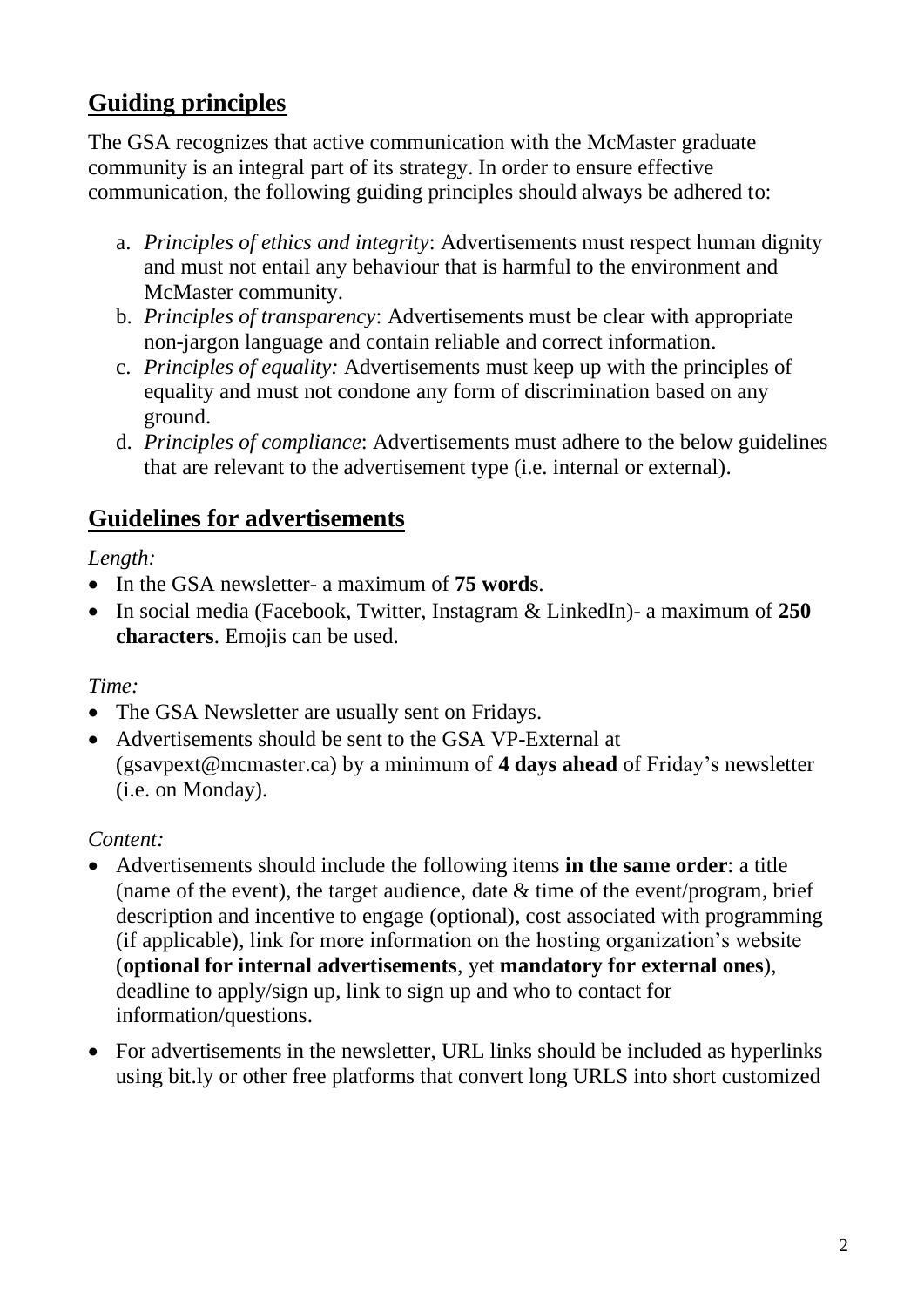links. The full URL links are required for advertisements in other social media platforms.

• Please see the following example as a guiding template: "**Virtual Trivia Event**"

-Any McMaster graduate student is welcome to join on Sep. 29 (6pm-7:30pm) for a virtual Trivia Event. Up to 4 people per team & prizes for the winning team! More info. here. Sign up here by Sep. 22. Questions? Contact XX.

*Graphics:* 

- Graphics are required to promote your advertisement on the GSA's social media platforms.
- For the GSA Newsletter, Facebook, LinkedIn and Twitter, graphics should have Facebook Banner dimensions (1640 pixels wide by 924 pixels tall).
- For Instagram, graphics should have the Instagram post dimensions (1080 x 1080).
- Please see the following examples as a guiding template:
	- a. For Facebook banner dimensions:



b. For Instagram post dimensions: